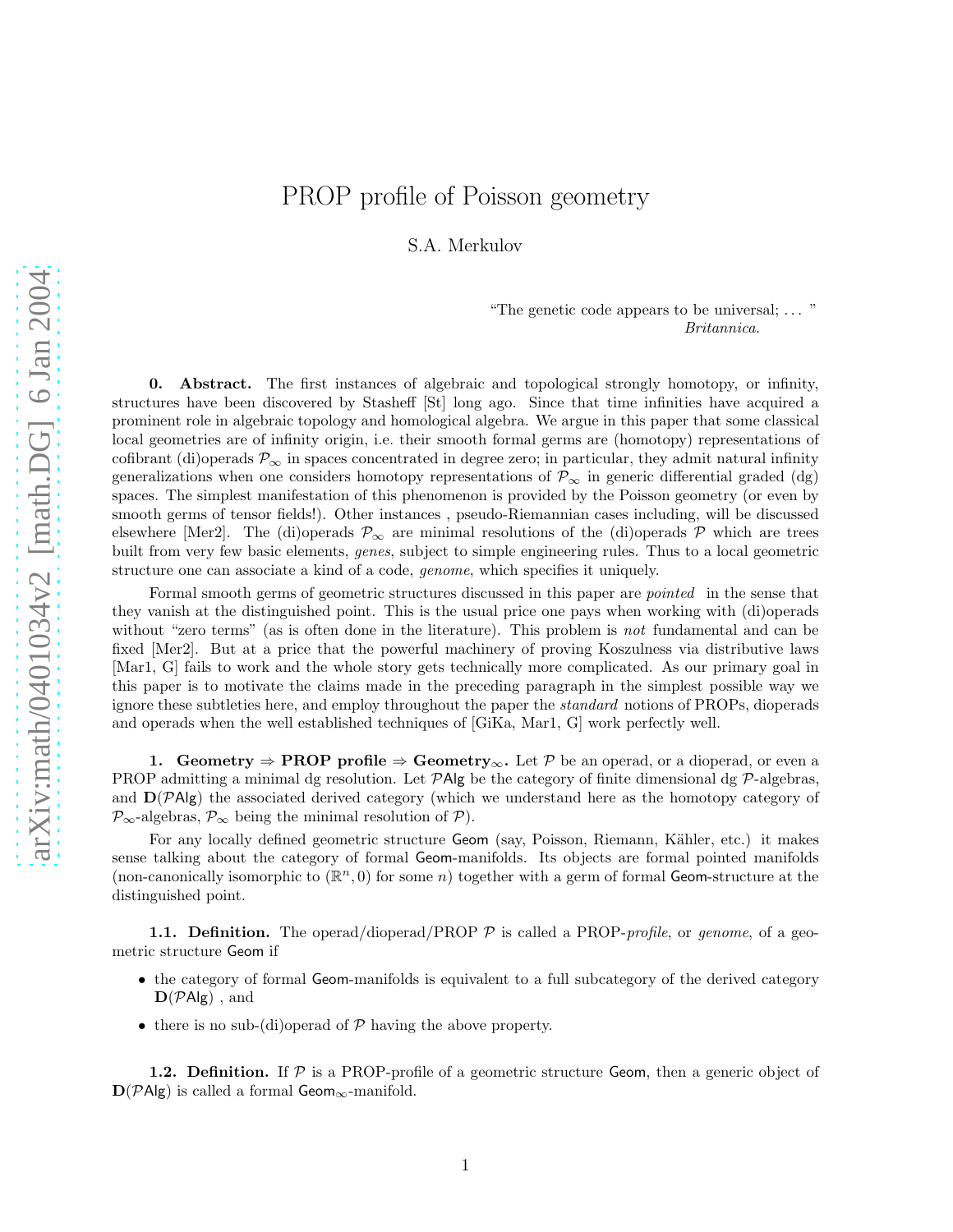Presumably, Geom<sub>∞</sub>-structure is what one gets from Geom by means of the extended deformation theory.

Local geometric structures are often non-trivial and complicated creatures — the general solution of the associated defining system of nonlinear differential equations is not available; it is often a very hard job just to show existence of non-trivial solutions. Nevertheless, if such a structure Geom admits a PROP-profile,  $P = Free(\mathcal{E})/Ideal^1$ , then Geom can be non-ambiguously characterized by its "genetic code": genes are, by definition, the generators of  $\mathcal{E}$ , and the *engineering rules* are, by definition, the generators of Ideal. And that code can be surprisingly simple, as examples 1.3-1.5 and the table below illustrate.

1.3. Hertling-Manin's geometry and the G-operad. A Gerstenhaber algebra is, by definition, a graded vector space V together with two linear maps,

$$
\begin{array}{ccccccc}\n\circ:&\odot^2V&\longrightarrow&V\\
a\otimes b&\longrightarrow&a\circ b&\n\end{array},\n\qquad\n\begin{array}{ccccccc}\n[\bullet]:&\odot^2V&\longrightarrow&V[1]\\
a\otimes b&\longrightarrow&(-1)^{|a|}[a\bullet b]\n\end{array}
$$

satisfying the identities,

- (i)  $a \circ (b \circ c) (a \circ b) \circ c = 0$  (associativity);
- (ii)  $[[a \bullet b] \bullet c] = [a \bullet [b \bullet c]] + (-1)^{|b||a|+|b|+|a|} [b \bullet [a \bullet c]]$  (Jacobi identity);
- (iii)  $[(a \circ b) \bullet c] = a \circ [b \bullet c] + (-1)^{|b|(|c|+1)} [a \bullet c] \circ b$  (Leibniz type identity).

The operad whose algebras are Gerstenhaber algebras is often called the G-operad. It has a relatively simple structure,  $Free(E)/Ideal$ , with E spanned by two corollas,

$$
E = span\left\{\circ = \mathcal{A}, \, \lfloor \bullet \rfloor = \mathcal{A} \right\}
$$

and with engineering rules (i)-(iii). The minimal resolution of the  $G$ -operad has been constructed in  $[GetJo]$  and is often called a  $G_{\infty}$ -operad. The derived category of Gerstenhaber algebras is equivalent to the category whose objects are isomorphism classes of minimal  $G_{\infty}$ -structures on graded vector spaces V. Let  $(M, *)$  be the formal pointed graded manifold whose tangent space at the distinguished point is isomorphic to a vector space V, and let us choose an arbitrary torsion-free affine connection  $\nabla$  on M. With this choice a structure of  $G_{\infty}$  algebra on a graded vector space V can be suitable described as

- a degree 1 smooth vector field  $\eth$  on M satisfying the integrability condition  $[\eth, \eth] = 0$  and vanishing at the distinguished point \*; (if  $\eth$  has zero at \* of second order, then the  $G_{\infty}$ -structure is called minimal);
- a collection of homogeneous *tensors*,

$$
\left\{\mu_{n_1,\ldots,n_k}:T_M^{\otimes n_1}\otimes T_M^{\otimes n_2}\otimes\ldots\otimes T_M^{\otimes n_k}\to T_M[2k+1-n_1-\ldots-n_k]\right\}_{n_i\geq 2,k\geq 2}
$$

satisfying an infinite tower of quadratic algebraic and differential equations. The first two floors of this tower read as follows: the data  $\{\mu_n\}_{n\geq 1}$  (with  $\mu_1 := Lie_{\mathfrak{F}}$ ) makes the tangent sheaf  $T_M$  into a sheaf of  $C_{\infty}$  algebras<sup>2</sup> satisfying an "integrability" condition,

$$
[\mu_{\bullet}, \mu_{\bullet}]_{G_{\infty}} = Lie_{\eth}\mu_{\bullet,\bullet}
$$

for a certain bi-differential operator  $[ , ]_{G_{\infty}}$  whose leading term is just the usual vector field bracket of values of  $\mu_{\bullet}$ . It is also required that each tensor  $\mu_{\bullet,\ldots,\bullet}: T_M^{\otimes \bullet} \otimes \ldots \otimes T_M^{\otimes \bullet} \to T_M$  vanishes if the input contains at least one pure shuffle product,

$$
(v_1 \otimes \ldots \otimes v_k) \bigstar (v_{k+1} \otimes \ldots \otimes v_n) := \sum_{\substack{\text{Shuffies } \sigma \\ \text{of type } (k,n)}} (-1)^{Koszul(\sigma)} v_{\sigma(1)} \otimes \ldots \otimes v_{\sigma(n)}, \quad v_i \in T_M.
$$

<sup>&</sup>lt;sup>1</sup>Any operad/dioperad/etc. can be represented as a quotient of the free operad/dioperad/etc.,  $Free(\mathcal{E})$  generated by a collection of  $\Sigma_m$ -left/ $\Sigma_n$ -right module  $\mathcal{E} = {\mathcal{E}(m,n)}_{m,n \geq 1}$ , by an *Ideal*. Often there exists a canonical, "common factors cancelled out", representation like this.

 ${}^{2}C_{\infty}$  stands for the minimal resolution of the operad of commutative associative algebras.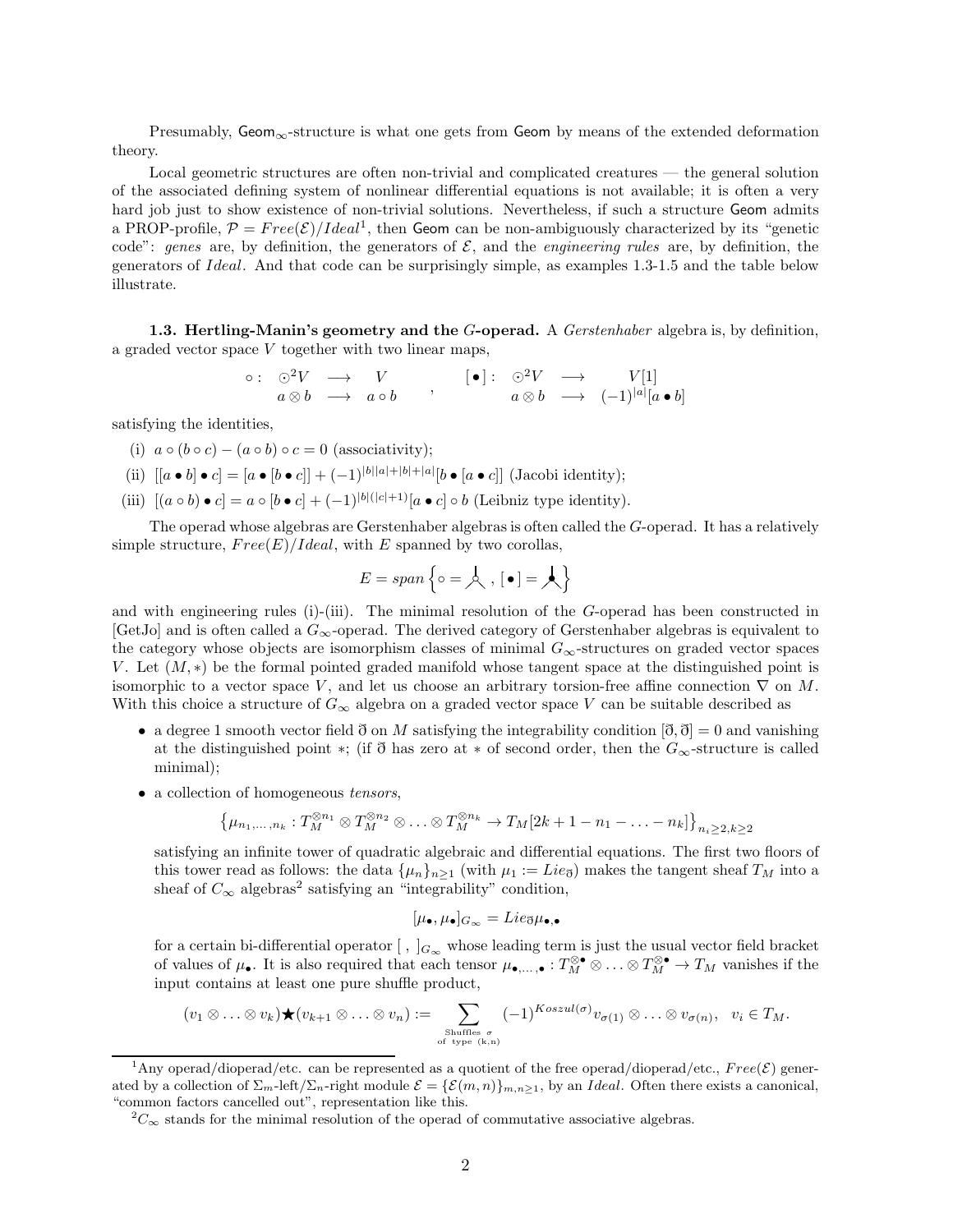| Genome $P$                                                                                                                                                                                                                                                                                                                                         | generic representation<br>of $\mathcal{P}_{\infty}$ in $\mathbb{R}^n$                                                                                    | generic representation<br>of $\mathcal{P}_{\infty}$ in a graded<br>vector space $V$                                                                                                                                                                                                     |
|----------------------------------------------------------------------------------------------------------------------------------------------------------------------------------------------------------------------------------------------------------------------------------------------------------------------------------------------------|----------------------------------------------------------------------------------------------------------------------------------------------------------|-----------------------------------------------------------------------------------------------------------------------------------------------------------------------------------------------------------------------------------------------------------------------------------------|
| $P$ is the G-operad<br>Genes: $\lambda$ , $\lambda$<br>Engeneering rules: $\stackrel{\mathbf{1}}{\mathcal{A}}$ - $\stackrel{\mathbf{1}}{\mathcal{A}}=0$<br>$\lambda$ + $\lambda$ + $\lambda$ = 0<br>$\,=\,0$                                                                                                                                       | smooth formal<br>Hertling-Manin<br>structure in $\mathbb{R}^n$ [HeMa]                                                                                    | smooth formal<br>Hertling-Manin <sub><math>\infty</math></sub><br>structure in $\hat{V}$ [Mer1]                                                                                                                                                                                         |
| $\mathcal P$ is the dioperad $TF$<br>Genes: $\forall$ , $\land$<br>Rules:<br>$\lambda + \lambda = 0$<br>$\begin{pmatrix} 1 & 0 \\ 0 & 1 \end{pmatrix} = \begin{pmatrix} 1 & 0 \\ 0 & 1 \end{pmatrix} + \begin{pmatrix} 1 & 0 \\ 0 & 1 \end{pmatrix} + \begin{pmatrix} 1 & 0 \\ 0 & 1 \end{pmatrix} + \begin{pmatrix} 1 & 0 \\ 0 & 1 \end{pmatrix}$ | smooth formal<br>section of $\otimes^2 T_{\mathbb{R}^n}$<br>(variants: of $\wedge^2 T_{\mathbb{R}^n}$<br>or of $O^2T_{\mathbb{R}^n}$ )<br>vanishing at 0 | structure, $(\hat{V}, \eth \in T_{\hat{V}})$ ,<br>of a smooth dg manifold<br>together with a smooth<br>section $\phi$ of $\otimes^2 T_{\hat{V}}$<br>(variants: of $\wedge^2 T_{\hat{V}}$<br>or of $\odot^2 T_{\hat{V}}$<br>vanishing at 0 and<br>satisfying $Lie_{\mathfrak{F}}\phi=0.$ |
| $\mathcal{P}$ is the dioperad $Lie_1 Bi$<br>Genes: $\forall$ , $\land$<br>Rules: $\forall \swarrow - \forall \searrow - \forall \searrow = 0$<br>$\lambda^+ \lambda^-$                                                                                                                                                                             | smooth formal Poisson<br>structure in $\mathbb{R}^n$<br>vanishing at 0                                                                                   | structure, $(V \oplus V^*[1], \eth),$<br>of a smooth dg manifold<br>together with an odd<br>symplectic form $\omega_{odd}$<br>on $V \oplus V^*[1]$ such that<br>the homological vector<br>field $\eth$ is hamiltonian<br>and vanishes on $0 \oplus V^*$ [1]                             |
| For a graded vector space V, $\hat{V}$ stands for the formal graded manifold<br>NOTATIONS:<br>(non-canonically) isomorphic to the formal neighbourhood of $0$ in $V$ ,<br>and $T_{\hat{V}}$ stands for the tangent bundle on $\hat{V}$ .                                                                                                           |                                                                                                                                                          |                                                                                                                                                                                                                                                                                         |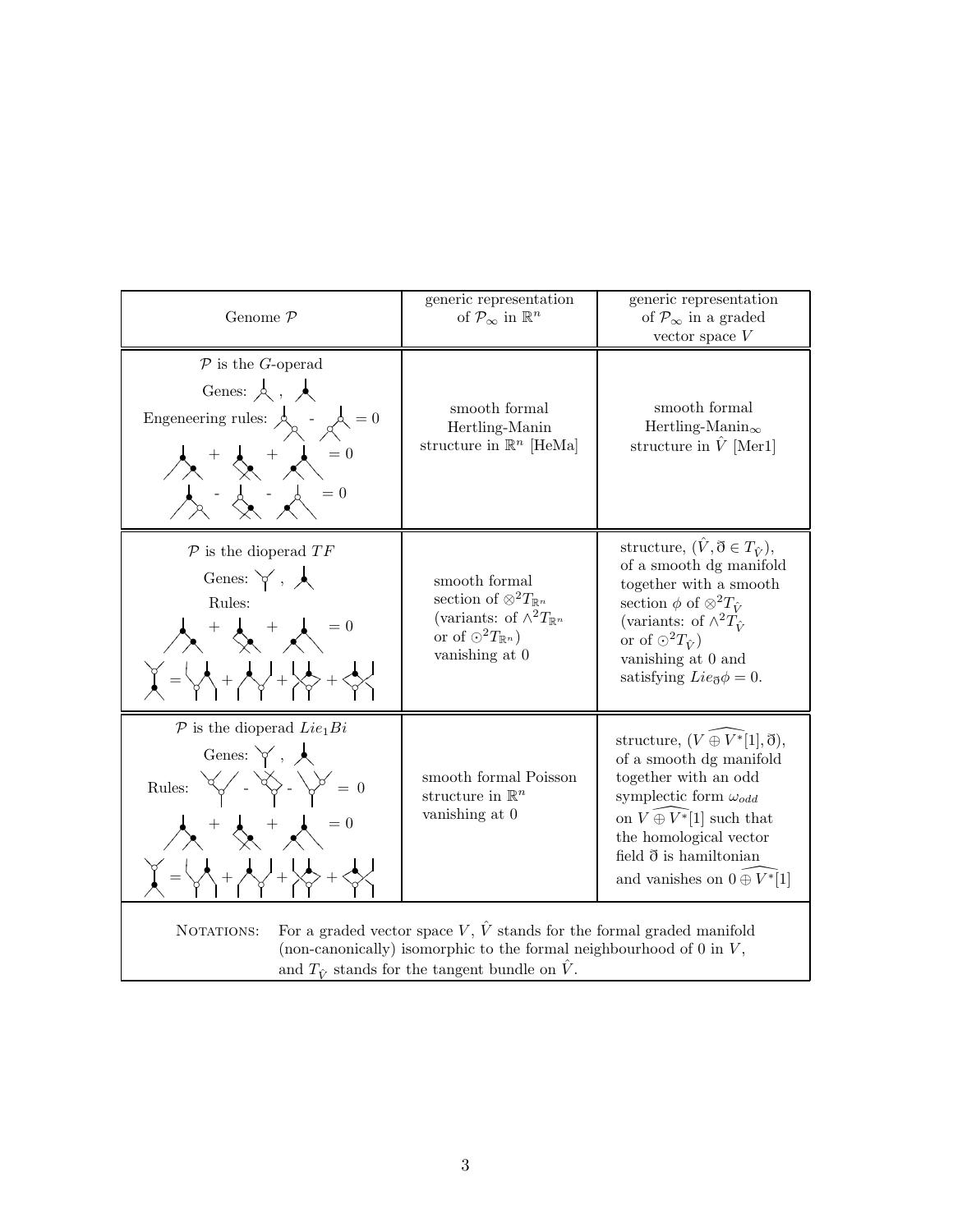A change of the connection  $\nabla$  alters the tensors  $\mu_{\bullet_1,\ldots,\bullet_k}$ ,  $k\geq 2$ , but leaves the homotopy class of the  $G_{\infty}$ -structure on V invariant.

If the vector space V is concentrated in degree 0, i.e.  $V \simeq \mathbb{R}^n$ , then a  $G_{\infty}$ -structure on V reduces just to a single tensor field  $\mu_2: T_M^{\otimes 2} \to T_M$  which makes the tangent sheaf into a sheaf of commutative associative algebras, and satisfes the differential equations,

$$
[\mu_2, \mu_2]_{G_{\infty}} = 0.
$$

The explicit form for the bracket  $[ , ]_{G_{\infty}}$  can be read off from the  $G_{\infty}$  operad structural equations rather straightforwardly (see [Mer1] for details),

$$
[\mu_2, \mu_2]_{G_{\infty}}(X, Y, Z, W) = [\mu_2(X, Y), \mu_2(Z, W)] - \mu_2([\mu_2(X, Y), Z], W) - \mu_2(Z, [\mu_2(X, Y), W]) - \mu_2(X, [Y, \mu_2(Z, W)]) - \mu_2[X, \mu_2(Z, W)], Y) + \mu_2(X, \mu_2(Z, [Y, W])) + \mu_2(X, \mu_2([Y, Z], W)) + \mu_2([X, Z], \mu_2(Y, W)) + \mu_2([X, W], \mu_2(Y, Z)).
$$

The resulting geometric structure is precisely the one discovered earlier by Hertling and Manin [HeMa] in their quest for a weaker notion of Frobenius manifold; they call it an  $F\text{-}manifold$  structure on V.

Hertling-Manin's geometric structures arise naturally in the theory of singularities [He] and the deformation theory [Mer1].

1.4. Germs of tensor fields. A TF bialgebra is, by definition, a graded vector space V together with two linear maps,

$$
\delta \equiv \forall : V \longrightarrow \otimes^2 V \na \longrightarrow \sum a_1 \otimes a_2 , \qquad [\bullet] \equiv \bigstar : \otimes^2 V \longrightarrow V[1] \na \otimes b \longrightarrow (-1)^{|a|} [a \bullet b]
$$

satisfying the identities,

- (i)  $[[a \bullet b] \bullet c] = [a \bullet [b \bullet c]] + (-1)^{|b||a|+|b|+|a|} [b \bullet [a \bullet c]]$  (Jacobi identity);
- (ii)  $\delta[a \bullet b] = \sum a_1 \otimes [a_2 \bullet b] + [a \bullet b_1] \otimes b_2 + (-1)^{|a||b|+|a|+|b|} ([b \bullet a_1] \otimes a_2 + b_1 \otimes [b_2 \bullet a])$  (Leibniz type identity).

There are obvious versions of the above notion with  $\delta$  taking values in  $\wedge^2 V$  and  $\odot^2 V$ , i.e. with the gene  $\checkmark$  realizing either the trivial or sign representations of  $\Sigma_2$ .

The dioperad whose algebras are  $TF$  bialgebras is called a  $TF\text{-}dioperal$ . This quadratic dioperad is Koszul so that one can construct its minimal resolution using the results of [G, GiKa, Mar1]. It turns out that the structure of  $TF_{\infty}$ -algebra on a graded vector space V is the same as a pair of collections of linear maps,

$$
\{\mu_n : \bigcirc^n V \to V[1]\}_{n \ge 1},
$$

and

$$
\{\phi_n:\bigcirc^n V\to V\otimes V\}_{n\geq 1},
$$

satisfying a system of quadratic equations which are best described using a geometric language. Let M be the formal graded manifold associated to V. If  $\{e_\alpha, \alpha = 1, 2, \ldots\}$  is a homogeneous basis of V, then the associated dual basis  $t^{\alpha}$ ,  $|t^{\alpha}| = -|e_{\alpha}|$ , defines a coordinate system on M. The collection of tensors  $\{\mu_n\}_{n>1}$  can be assembled into a germ,  $\eth \in T_M$ , of a degree 1 smooth vector field,

$$
\mathfrak{d} := \sum_{n=1}^{\infty} \frac{1}{n!} (-1)^{\epsilon} t^{\alpha_1} \cdots t^{\alpha_n} \mu_{\alpha_1 \ldots \alpha_n} \frac{\partial}{\partial t^{\beta}}
$$

where

$$
\epsilon = \sum_{k=1}^{n} |e_{\alpha_k}| (1 + \sum_{i=1}^{k} |e_{\alpha_i}|)
$$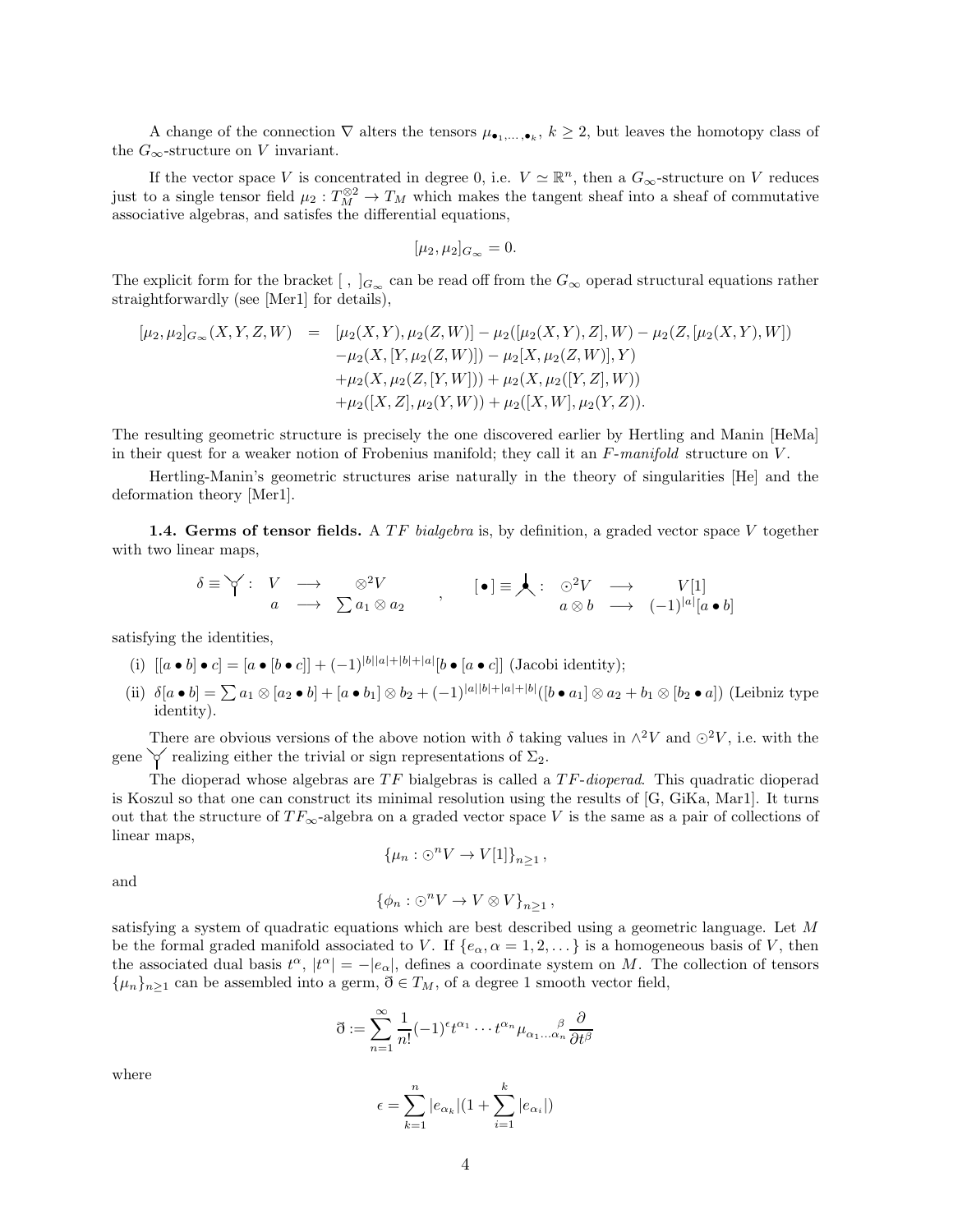the numbers  $\mu_{\alpha_1...\alpha_n}^{\qquad \beta}$  are defined by

$$
\mu_n(e_{\alpha_1},\ldots,e_{\alpha_n})=\sum \mu_{\alpha_1\ldots\alpha_n}e_{\beta},
$$

and we assume here and throughout the paper summation over repeated small Greek indices.

Another collection of linear maps,  $\{\phi_n\}$ , can be assembled into a smooth germ,  $\phi \in \otimes^2 T_M$ , of a degree zero contravariant tensor field on M,

$$
\phi := \sum_{n=1}^{\infty} \frac{1}{n!} (-1)^{\epsilon} t^{\alpha_1} \cdots t^{\alpha_n} \phi_{\alpha_1 \ldots \alpha_n}{}^{\beta_1 \beta_2} \frac{\partial}{\partial t^{\beta}} \otimes \frac{\partial}{\partial t^{\beta}}
$$

where

$$
\epsilon = |e_{\beta_2}|(|e_{\beta_1}| + 1) + \sum_{k=1}^n \sum_{i=1}^k |e_{\alpha_k}||e_{\alpha_i}|
$$

and the numbers  $\mu_{\alpha_1...\alpha_n}^{\beta_1\beta_2}$  are defined by

$$
\mu_n(e_{\alpha_1},\ldots,e_{\alpha_n})=\sum \mu_{\alpha_1\ldots\alpha_n}^{\qquad \qquad \beta_1\beta_2}e_{\beta_1}\otimes e_{\beta_2}.
$$

## 1.4.1. Proposition. The collections of tensors,

$$
\{\mu_n : \odot^n V \to \wedge^m V[1]\}_{n \ge 1} \quad and \quad \{\phi_n : \odot^n V \to V \otimes V\}_{n \ge 1},
$$

define a structure of  $TF_\infty$ -algebra on V if and only if the associated smooth vector field  $\eth$  and the contravariant tensor field  $\phi$  satisfy the equations,

$$
[\eth,\eth]=0
$$

and

Lie<sub> $\bar{\alpha}\phi = 0$ ,</sub>

where  $[ , ]$  stands for the usual bracket of vector fields and Lie<sub>d</sub> for the Lie derivative along  $\eth$ .

If V is finite dimensional and concentrated in degree zero, then a  $TF_{\infty}$ -structure in V is just a germ of a smooth rank 2 contravariant tensor on V vanishing at 0.

Analogously (but using the technique of quadratic Koszul operads rather than dioperads) one can describe infinity versions of rank 2 *covariant* tensor fields.

1.5. Poisson geometry and the dioperad of Lie<sub>1</sub> bialgebras. A Lie<sub>1</sub> bialgebra is, by definition, a graded vector space  $V$  together with two linear maps,

$$
\begin{array}{ccccccccc}\n\delta: & V & \longrightarrow & \wedge^2 V & & & \textbf{[•]}: & \odot^2 V & \longrightarrow & V[1] \\
a & \longrightarrow & \sum a_1 \wedge a_2 & & & a \otimes b & \longrightarrow & (-1)^{|a|}[a \bullet b]\n\end{array}
$$

satisfying the identities,

- (i)  $(\delta \otimes \text{Id})\delta a + \tau(\delta \otimes \text{Id})\delta a + \tau^2(\delta \otimes \text{Id})\delta a = 0$ , where  $\tau$  is the cyclic permutation (123) represented naturally on  $V \otimes V \otimes V$  (co-Jacobi identity);
- (ii)  $[[a \bullet b] \bullet c] = [a \bullet [b \bullet c]] + (-1)^{|b||a|+|b|+|a|} [b \bullet [a \bullet c]]$  (Jacobi identity);
- (iii)  $\delta[a \bullet b] = \sum a_1 \wedge [a_2 \bullet b] (-1)^{|a_1||a_2|} a_2 \wedge [a_1 \bullet b] + [a \bullet b_1] \wedge b_2 (-1)^{|b_1||b_2|} [a \bullet b_2] \wedge b_1$  (Leibniz type identity).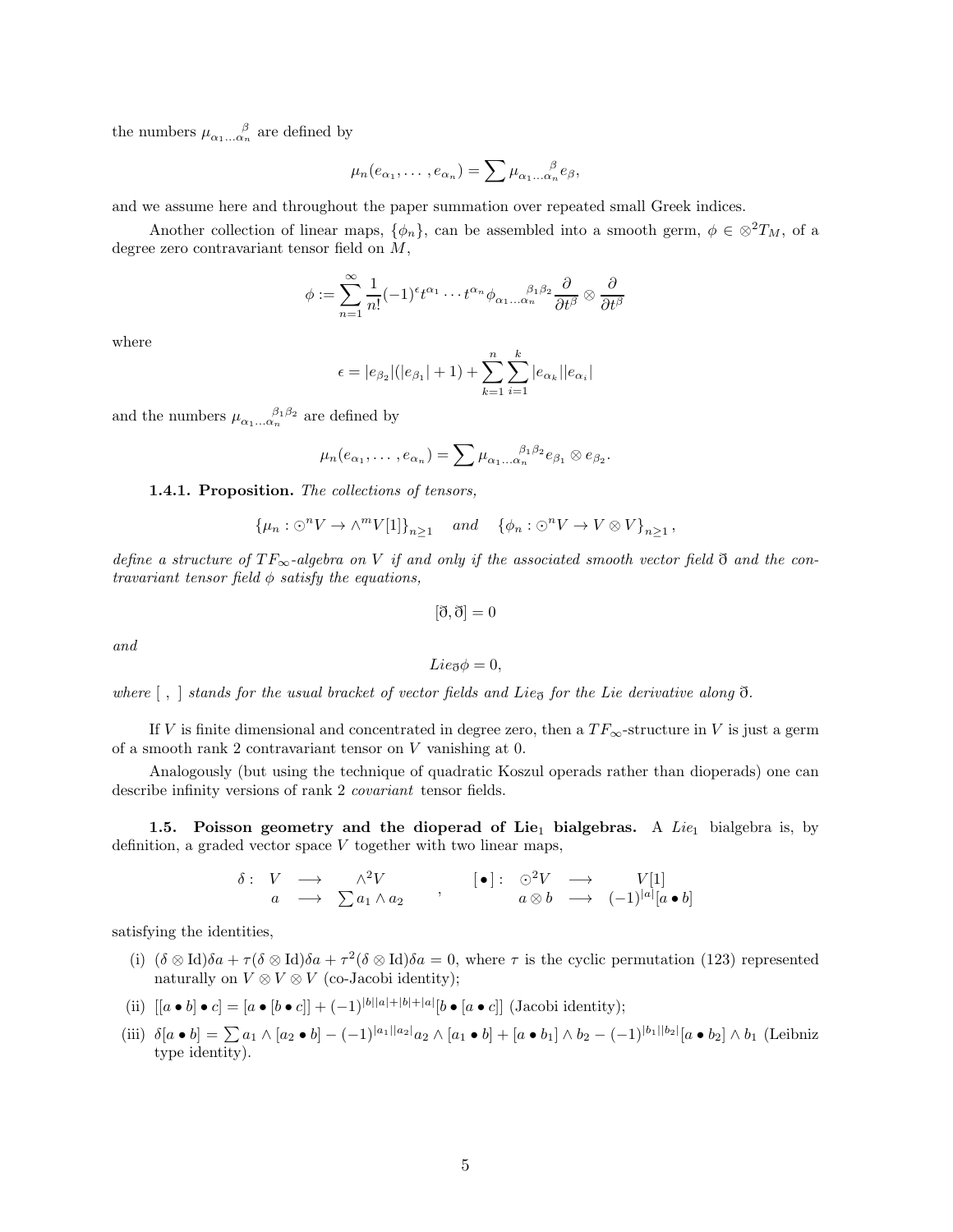The dioperad whose algebras are Lie<sub>1</sub> bialgebras is called a  $Lie_1Bi\text{-}dioperal$ . The subscript 1 in the notation is used to emphasize that the two basic operations

$$
\delta = \bigvee_i \quad , \quad [\bullet] = \bigwedge
$$

have homogeneities differed by 1.

Similarly one can introduce the notion of  $Lie_n$  bialgebras: coLie algebra structure on V plus Lie algebra structure on  $V[-n]$  plus an obvious Leibniz type identity. Homotopy theory of Lie<sub>n</sub> bialgebras splits into two stories, one for n even, and one for n odd. The even case (more precisely, the case  $n = 0$ ) has been studied by Gan  $[G]$ . In this paper we study the odd case, more precisely, the case  $n = 1$ .

The dioperad  $Lie_1Bi$  is Koszul. Hence one can use the machinery of [G, GiKa, Mar1] to construct its minimal resolution, the Lie<sub>1</sub>Bi<sub>∞</sub> dioperad. The structure of a Lie<sub>1</sub>Bi<sub>∞</sub>-algebra on a graded vector space  $V$  is a collection linear maps,

$$
\{\mu_{m,n} : \odot^n V \to \wedge^m V[2-m]\}_{m \ge 1, n \ge 1},
$$

satisfying a system of quadratic equations which can be described as follows. Let M be the formal graded manifold associated to V. If  $\{e_{\alpha}, \alpha = 1, 2, \dots\}$  is a homogeneous basis of V, then the associated dual basis  $t^{\alpha}$ ,  $|t^{\alpha}| = -|e_{\alpha}|$ , defines a coordinate system on M. For a fixed m the collection of tensors  $\{\mu_{m,n}\}_{n\geq 1}$ can be assembled into a germ,  $\Gamma_m \in \wedge^m T_M$ , of a smooth polyvector field (vanishing at  $0 \in M$ ),

$$
\Gamma_m := \sum_{n=1}^{\infty} \frac{1}{m!n!} (-1)^{\epsilon} t^{\alpha_1} \cdots t^{\alpha_n} \mu_{\alpha_1 \ldots \alpha_n}^{\beta_1 \ldots \beta_m} \frac{\partial}{\partial t^{\beta_1}} \wedge \ldots \wedge \frac{\partial}{\partial t^{\beta_m}}
$$

where

$$
\epsilon = \sum_{k=1}^{n} |e_{\alpha_k}|(2 - m + \sum_{i=1}^{k} |e_{\alpha_i}|) + \sum_{k=1}^{n} (|e_{\beta_k}| + 1) \sum_{i=k+1}^{n} |e_{\beta_i}|
$$

and the numbers  $\mu_{\alpha_1...\alpha_n}^{\beta_1...\beta_m}$  are defined by

$$
\mu_{m,n}(e_{\alpha_1},\ldots,e_{\alpha_n})=\sum \mu_{\alpha_1\ldots\alpha_n}^{\beta_1\ldots\beta_m}e_{\beta_1}\wedge\ldots\wedge e_{\beta_m}.
$$

**1.5.1.** Proposition. A collection of tensors,  $\{\mu_{m,n} : \odot^n V \to \wedge^m V[2-m]\}_{m \geq 1, n \geq 1}$ , defines a structure of Lie<sub>1</sub>Bi<sub>∞</sub>-algebra on V if and only if the associated smooth polyvector field,

$$
\Gamma:=\sum_{m\geq 1}\Gamma_m\in \wedge^\bullet T_M,
$$

satisfies the equation

 $[\Gamma, \Gamma] = 0,$ 

where [ , ] stands for the Schouten bracket of polyvector fields.

In particular, if  $V$  is finite dimensional and concentrated in degree zero, then the only non-zero summand in  $\Gamma$  is  $\Gamma_2 \in \wedge^2 T_M$ . Hence a  $Lie_1 Bi_{\infty}$ -algebra structure on  $\mathbb{R}^n$  is nothing but a germ of a smooth Poisson structure on  $\mathbb{R}^n$  vanishing at 0.

1.6. Paper's content. Section 2 is a reminder on PROPs, dioperads and Koszulness [G, GiKa, Mar1. In Sections 3 and 4 we show Koszulness of the dioperads  $Lie_1Bi$  and  $TF$ , apply the machinery reviewed in Section 2 to give explicit graph descriptions of their minimal resolutions,  $Lie_1Bi_{\infty}$  and  $TF_{\infty}$ , prove Propositions 1.4.1 and 1.5.1 and introduce and study the notion of  $Lie_1Bi_{\infty}$  morphisms. Section 5 is a comment on the geometric description of algebras over the dioperad  $Lie_0Bi_{\infty}$  and their strongly homotopy maps.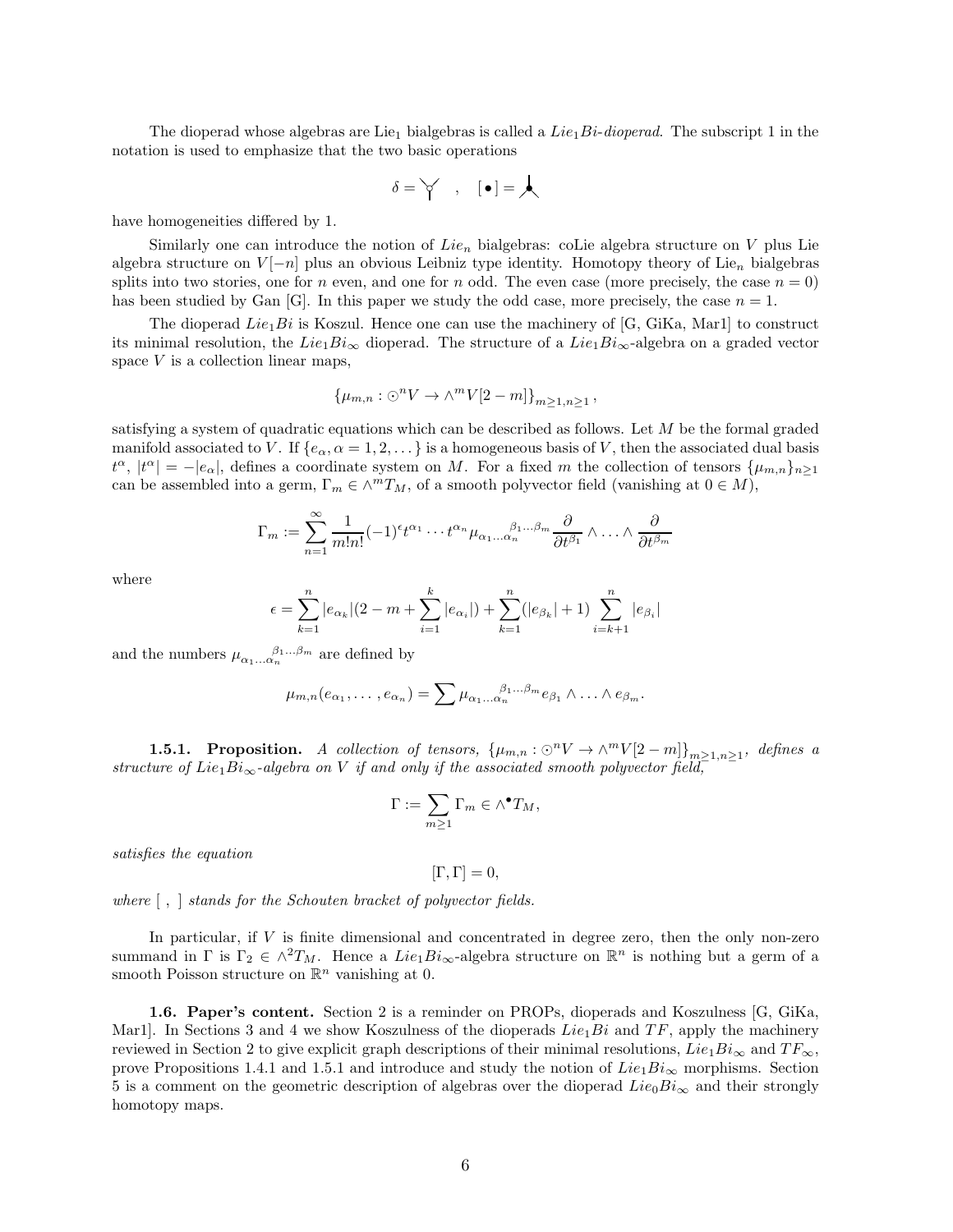**2. PROPs and dioperads [G].** Let  $S_f$  be the groupoid of finite sets. It is equivalent to the category whose objects are natural numbers,  $\{m\}_{m>1}$ , and morphisms are the permutation groups  $\{\Sigma_m\}_{m>1}$ .

A PROP  $P$  in the category, dgVec, of differential graded (shortly, dg) vector spaces is a functor  $\mathcal{P}: \mathsf{S}_{\mathsf{f}} \times \mathsf{S}_{\mathsf{f}}^{op} \to \mathsf{dgVec}$  together with natural transformations,

$$
\circ_{A,B,C} : \quad \mathcal{P}(A,B) \otimes \mathcal{P}(B,C) \longrightarrow \mathcal{P}(A,C),
$$
  

$$
\otimes_{A,B,C,D} : \quad \mathcal{P}(A,B) \otimes \mathcal{P}(C,D) \longrightarrow \mathcal{P}(A \otimes B, C \otimes D)
$$

and the distinguished elements  $\mathrm{Id}_A \in \mathcal{P}(A, A)$  and  $s_{A,B} \in \mathcal{P}(A \otimes B, B \otimes A)$  satisfying a system of axioms [A] which just mimick the obvious properties of the following natural transformation,

$$
\mathcal{E}_V : (m, n) \longrightarrow Hom(V^{\otimes n}, V^{\otimes m}),
$$

canonically associated with an arbitrary dg space  $V$ . The latter fundamental example is called the endomorphism PROP of V.

Given a collection of dg  $(\Sigma_m, \Sigma_n)$ -bimodules,  $E = \{E(m, n)\}_{m,n \geq 1}$ , one can construct the associated free PROP,  $Free(E)$ , by decorating vertices of all possible directed graphs with a flow by the elements of E and then taking the colimit over the graph automorphism group. The composition operation  $\circ$ corresponds then to gluing output legs of one graph to the input legs of another graph, and the tensor product  $\otimes$  to the disjoint union of graphs. Even for a very small finite dimensional collection E the resulting free PROP is a monstrous infinite dimensional object. The notion of dioperad was introduced by Gan  $[G]$  as a way to avoid that free PROP "explosion". In the above setup, a free dioperad on E is built on graphs of genus zero, i.e. on trees.

More precisely, a *dioperad*  $P$  consists of data:

- (i) a collection of dg  $(\Sigma_m, \Sigma_n)$  bimodules,  $\{\mathcal{P}(m, n)\}_{m>1,n>1}$ ;
- (ii) for each  $m_1, n_1, m_2, n_2 \geq 1$ ,  $i \in \{1, 2, ..., n_1\}$  and  $j \in \{1, ..., n_1\}$  a linear map

$$
{}_{i}\circ_{j}:\mathcal{P}(m_1,n_1)\otimes\mathcal{P}(m_2,n_2)\longrightarrow\mathcal{P}(m_1+m_2-1,n_1+n_2-1),
$$

(iii) a morphism  $e : k \to \mathcal{P}(1,1)$  such that the compositions

$$
k \otimes \mathcal{P}(m,n) \stackrel{e \otimes Id}{\longrightarrow} \mathcal{P}(1,1) \otimes \mathcal{P}(m,n) \stackrel{1 \circ i}{\longrightarrow} \mathcal{P}(m,n)
$$

and

$$
\mathcal{P}(m,n) \otimes k \stackrel{Id \otimes e}{\longrightarrow} \mathcal{P}(m,n) \otimes \mathcal{P}(1,1) \stackrel{j \circ 1}{\longrightarrow} \mathcal{P}(m,n)
$$

are the canonical isomorphisms for all  $m, n \geq 1, 1 \leq i \leq m$  and  $1 \leq j \leq n$ .

These data satisfy associativity and equivariance conditions [G] which can be read off from the example of the endomorphism dioperad  $\mathcal{E}nd_V$  with  $\mathcal{E}nd_V(m,n) = Hom(V^{\otimes n}, V^{\otimes n})$ ,  $e: 1 \to \text{Id} \in Hom(V, V)$ , and the compositions given by

$$
i^{\circ j}: \mathcal{P}(m_1,n_1) \otimes \mathcal{P}(m_2,n_2) \longrightarrow \mathcal{P}(m_1+m_2-1,n_1+n_2-1) \nf \otimes g \longrightarrow (Id \otimes \ldots \otimes f \otimes \ldots \otimes Id)\sigma(Id \otimes \ldots \otimes g \otimes \ldots \otimes Id),
$$

where f (resp. g) is at the jth (resp. ith) place, and  $\sigma$  is the permutation of the set  $I = (1, 2, \ldots, n_1 + \cdots + n_n)$  $m_2 - 1$ ) swapping the subintervals,  $I_1 \leftrightarrow I_2$  and  $I_4 \leftrightarrow I_5$ , of the unique order preserving decomposition,  $I = I_1 \sqcup I_2 \sqcup I_3 \sqcup I_4 \sqcup I_5$ , of I into the disjoint union of five intervals of lengths  $|I_1| = i - 1$ ,  $|I_2| = j - 1$ ,  $|I_3| = 1, |I_4| = m_2 - j$  and  $|I_5| = n_1 - i$ .

If P is a dioperad, then the collection of  $(\Sigma_m, \Sigma_n)$  bimodules,

$$
\mathcal{P}^{op}(m,n) := (\mathcal{P}(n,m), \text{transposed actions of } \Sigma_m \text{ and } \Sigma_n),
$$

is naturally a dioperad as well.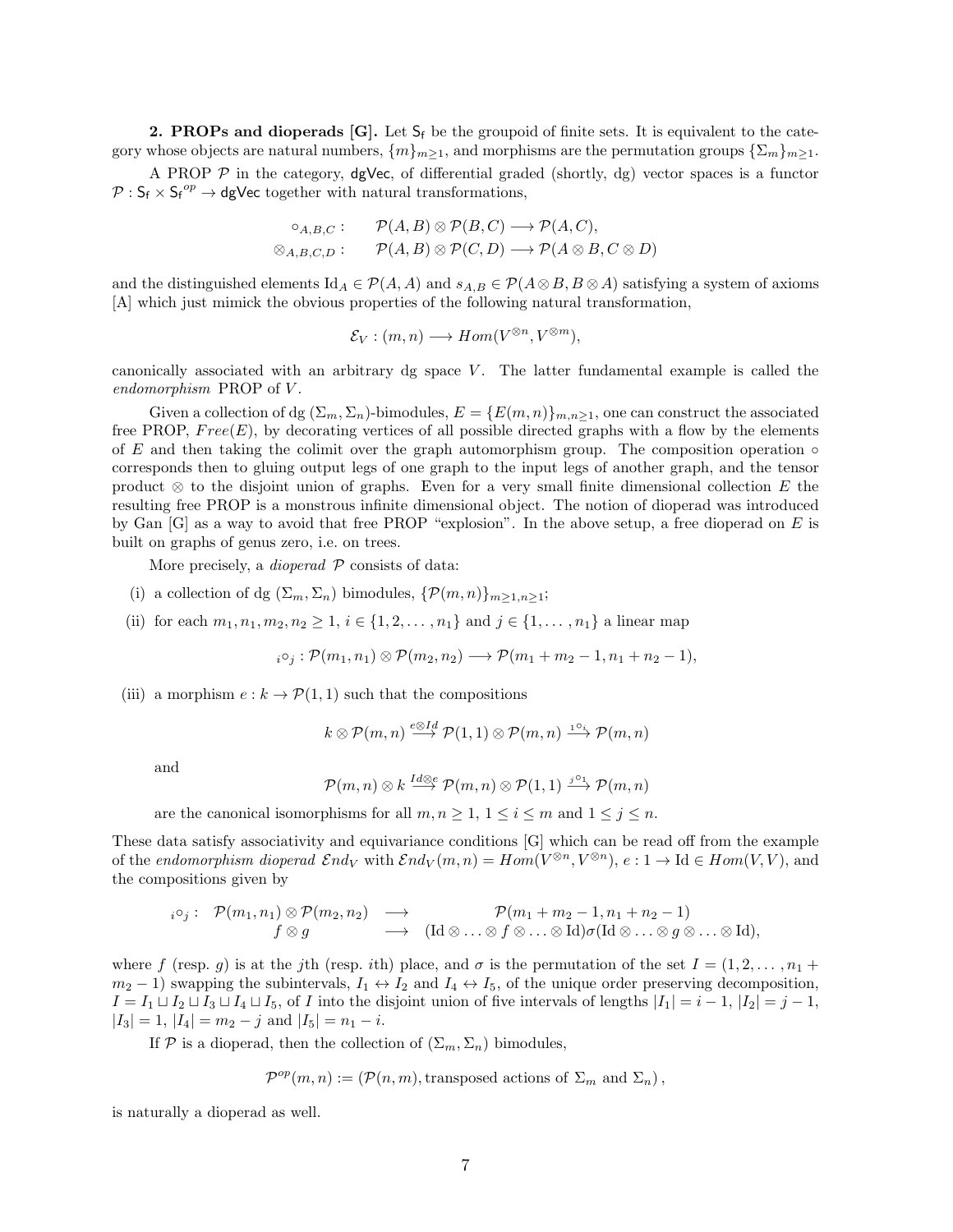If P is a dioperad with  $\mathcal{P}(m, n)$  vanishing for all m, n except for  $(m = 1, n \ge 1)$ , then P is called an operad.

A morphism of dioperads,  $F: \mathcal{P} \to \mathcal{Q}$ , is a collection of equivariant linear maps,  $F(m, n): \mathcal{P}(m, n) \to$  $\mathcal{Q}(m, n)$ , preserving all the structures. If P is a dioperad, then a P-algebra is a dg vector space V together with a morphism,  $F : \mathcal{P} \to \mathcal{E}nd_V$ , of dioperads.

We shall consider below only dioperads  $\mathcal P$  with  $\mathcal P(m, n)$  being finite dimensional vector spaces (over a field k of characteristic zero) for all  $m, n$ .

The endomorphism dioperad of the vector space  $k[-p], p \in \mathbb{Z}$ , is denoted by  $\langle p \rangle$ . Thus  $\langle p \rangle(m, n)$ is  $sgn_{m}^{\otimes p} \otimes sgn_{m}^{\otimes p}[p(n-m)]$  where  $sgn_{m}$  stands for the one dimensional sign representation of  $\Sigma_{m}$ . Representations of the dioperad  $\mathcal{P}\langle p \rangle := \mathcal{P} \otimes \langle p \rangle$  in a vector space V are the same as representations of the dioperad  $P$  in  $V[p]$ .

If P is a dioperad, then  $\Lambda \mathcal{P} := \{sgn_m \otimes \mathcal{P}(m, n)[2m-2] \otimes sgn_n\}$  and  $\Lambda^{-1} \mathcal{P} := \{sgn_m \otimes \mathcal{P}(m, n)[2-\Lambda] \otimes sgn_n\}$  $2m \otimes sgn_n$  are also dioperads.

**2.1.** Cobar dual. If  $T$  is a directed (i.e. provided with a flow which we always assume in our pictures to go from the bottom to the top) tree, we denote by

- $Vert(T)$  the set of all vertices,
- $edge(T)$  the set of internal edges;  $\det(T) := \wedge^{|edge(T)|} \text{span}_k(edge(T));$
- $Edge(T)$  is the set of all edges, i.e.

 $Edge(T) := edge(T) \sqcup \{ \text{input legs (leaves)} \} \sqcup \{ \text{output legs (roots)} \};$ 

 $\mathrm{Det}(T) := \wedge^{|Edge(T)|} \mathrm{span}_k(Edge(T));$ 

•  $Out(v)$  (resp.  $In(v)$ ) the set of outgoing (resp. incoming) edges at a vertex  $v \in Vert(V)$ .

An  $(m, n)$ -tree is a tree T with n input legs labelled by the set  $[n] = \{1, \ldots, n\}$  and m output legs labelled by the set  $[n] = \{1, \ldots, m\}$ . A tree T is called trivalent if  $|Out(v) \sqcup In(v)| = 3$  for all  $v \in Vert(T)$ .

Let  $E = \{E(m, n)\}_{m,n \geq 1}$  be a collection of finite dimensional  $(\Sigma_m, \Sigma_n)$  bimodules with  $E_{1,1} = 0$ . For a pair of finite sets,  $I, J \in Objects(S_f)$ , with  $|I| = m$  and  $|J| = n$ , one defines

$$
E(I, J) := Hom_{\mathsf{S}_{\mathsf{f}}}(m, A) \times_{\Sigma_m} E(m, n)) \times_{\Sigma_n} Hom_{\mathsf{S}_{\mathsf{f}}}(J, [n]).
$$

The *free dioperad, Free(E)*, generated by E is defined by

$$
Free(E)(m,n) := \bigoplus_{(m,n)-\text{trees }T} E(T),
$$

where

$$
E(T) := \bigotimes_{v \in Vert(T)} E(Out(v), In(v)),
$$

and the compositions  $i \circ j$  are given by grafting the jth root of one tree into ith leaf of another tree, and then taking the "unordered" tensor product [MSS] over the set of vertices of the resulting tree.

Let  $\mathcal{P} = {\{\mathcal{P}(m,n)\}}_{m,n \geq 1}$  be a collection of graded  $(\Sigma_m, \Sigma_n)$  bimodules. We denote by  $\bar{\mathcal{P}}$  the collection  $\{\bar{\mathcal{P}}(m,n)\}_{m,n\geq 1}$  given by  $\bar{\mathcal{P}}(m,n) := \mathcal{P}(m,n)$  for  $m+n\geq 3$  and  $\bar{\mathcal{P}}(1,1) = 0$ . The collection of dual vector spaces,  $\overline{\mathcal{P}}^* = {\overline{\mathcal{P}}(m,n)^*}_{m,n \geq 1}$ , is naturally a collection of  $(\Sigma_m, \Sigma_n)$ -bimodules with the transposed actions. We also set  $\mathcal{P}^{\vee} = \{ \overline{\mathcal{P}}(m,n)^{\vee} := sgn_m \otimes \overline{\mathcal{P}}(m,n)^* \otimes sgn_n \}.$ 

Let P be a graded dioperad with zero differential. The *cobar dual* of P is the dg dioperad  $\mathbf{D}P$ defined by

(i) as a dioperad of graded vector spaces,  $\mathbf{D}\mathcal{P} = \Lambda^{-1} Free(\bar{\mathcal{P}}^*[-1])$ ;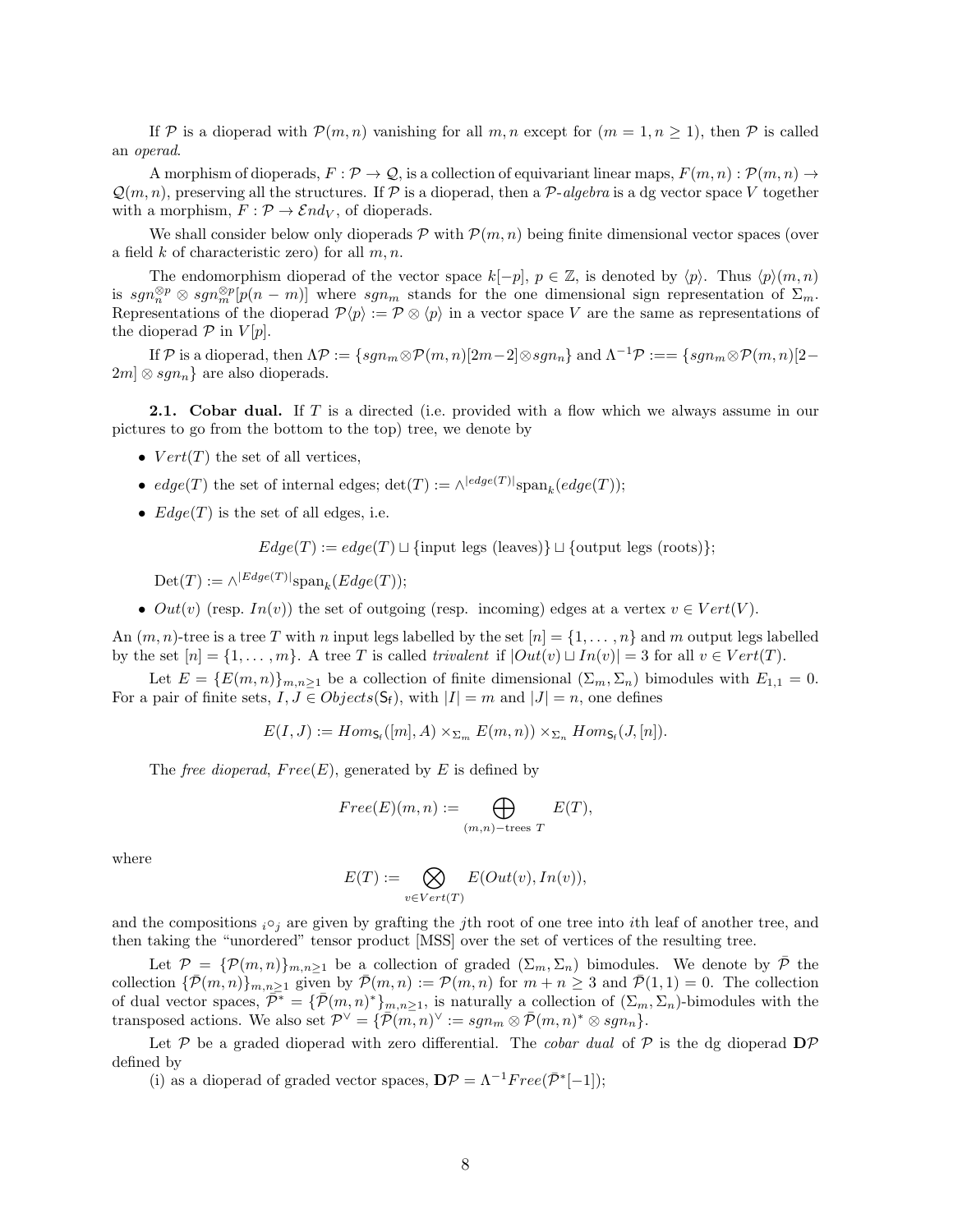(ii) as a complex,  $\mathbf{D}P$  is non-positively graded,  $\mathbf{D}P(m,n) = \sum_{i=0}^{m+n-3} \mathbf{D}P^{-i}(m,n)$  with the differential given by dualizations of the compositions  $\bullet \circ \bullet$  and edge contractions [G, GiKa],

$$
\mathbf{D}\mathcal{P}^{3-m-n}(m,n) \stackrel{d}{\rightarrow} \mathbf{D}\mathcal{P}^{4-m-n}(m,n) \stackrel{d}{\rightarrow} \mathbf{D}\mathcal{P}^{3-m-n}(m,n) \stackrel{d}{\rightarrow} \dots \stackrel{d}{\rightarrow} \mathbf{D}\mathcal{P}^{0}(m,n)
$$
  
\n
$$
\stackrel{d}{\mathcal{P}}\vee(m,n) \stackrel{d}{\rightarrow} \bigoplus_{|\text{edge}(T)|=1} \stackrel{\mathcal{P}^*}{\mathcal{P}^*} \otimes \mathrm{Det}(T) \stackrel{d}{\rightarrow} \bigoplus_{|\text{edge}(T)|=2} \stackrel{\mathcal{P}^*}{\mathcal{P}^*} \otimes \mathrm{Det}(T) \stackrel{d}{\rightarrow} \dots \stackrel{d}{\rightarrow} \bigoplus_{\text{trivelent}\atop \text{trees }T} \stackrel{\mathcal{P}^*}{\mathcal{P}^*} \otimes \mathrm{Det}(T)
$$

where the sums are taken over  $(m, n)$ -trees.

**2.2. Remark.** The vector space  $D\mathcal{P}$  is bigraded: one grading comes from the grading of  $\mathcal{P}$  as a vector space and another one from trees as in (ii) just above. The differential preserves the first grading and increases by 1 the second one. The  $\mathbb{Z}$ -grading of  $\mathbf{D} \mathcal{P}$  is always understood to be the associated total grading. In particular,  $deg_{\mathbf{D}P} \bar{\mathcal{P}}^{\vee}(m, n) = deg_{\mathbf{Vect}} \bar{\mathcal{P}}^{\vee}(m, n) + 3 - m - n$ .

**2.3. Koszul dioperads.** A *quadratic dioperad* is a dioperad  $P$  of the form

$$
\mathcal{P} = \frac{Free(E)}{Ideal < R} \,,
$$

where  $E = \{E(m, n)\}\$ is a collection of finite dimensional  $(\Sigma_m, \Sigma_n)$ -bimodules with  $E(m, n) = 0$  for  $(m, n) \neq (1, 2), (2, 1)$ , and the Ideal in  $Free(E)$  is generated by a collection, R, of three sub-bimodules  $R(1,2) \subset Free(E)(1,2), R(2,1) \subset Free(E)(2,1)$  and  $R(2,2) \subset Free(E)(2,2).$  The quadratic dual dioperad,  $\mathcal{P}^!$ , is then defined by

$$
\mathcal{P}^! = \frac{Free(E^{\vee})}{Ideal < R^{\perp} >},
$$

where  $R^{\perp}$  is the collection of the three sub-bimodules  $R^{\perp}(i,j) \subset Free(E^{\vee})(i,j)$  which are annihilators of  $R(i, j), (i, j) = (1, 2), (2, 2), (2, 1).$ 

Clearly,  $\mathbf{D}P^0 = Free(E^{\vee})$  so that there is a natural epimorphism

$$
\mathbf{D} \mathcal{P}^0 \longrightarrow \mathcal{P}^!.
$$

Its kernel is precisely  $\text{Im } d(D\mathcal{P})^{-1}$ . Hence  $H^0(D(\mathcal{P})) = \mathcal{P}^!$ . The quadratic operad  $\mathcal P$  is called Koszul if the above morphism is a quasi-isomorphism, i.e.  $H^i(\mathbf{D}\mathcal{P}) = 0$  for all  $i < 0$ . In that case the operad  $\mathbf{D}\mathcal{P}^!$ provides us with a *minimal resolution* of the operad P and is often denoted by  $\mathcal{P}_{\infty}$ . Algebras over  $\mathcal{P}_{\infty}$  are often called strong homotopy P-algebras; their most important property is that they can be transferred via quasi-isomorphisms of complexes [Mar2].

**2.4.** Koszulness criterion. An  $(m, n)$ -tree T is called *reduced* if each vertex has

- either an outgoing root or at least two outgoing internal edges, and/or
- either an incoming leaf or at least two incoming internal edges.

For a collection,  $E = \{E_{m,n}\}_{m,n\geq 1}$ , of  $(\Sigma_m, \Sigma_n)$ -bimodules define another collection of  $(\Sigma_m, \Sigma_n)$ bimodules as follows,

$$
\underline{Free}(E)(m,n) := \bigoplus_{\substack{\text{reduced} \\ (m,n)-\text{trees}}} E(T).
$$

Let P be a quadratic dioperad, i.e.  $P = Free(E)/Ideal \langle R \rangle$  for some generators  $E =$  ${E(1, 2), E(2, 1)}$  and relations  $R = {R(1, 3), R(2, 2), R(3, 1)}.$  With  $P$  one can canonically associate two quadratic operads,  $\mathcal{P}_L$  and  $\mathcal{P}_R$ , such that

$$
\mathcal{P}_L = \frac{Free(E(1,2))}{Ideal < R(1,3) >}, \quad \mathcal{P}_R^{op} = \frac{Free(E(2,1))}{Ideal < R(2,1) >}.
$$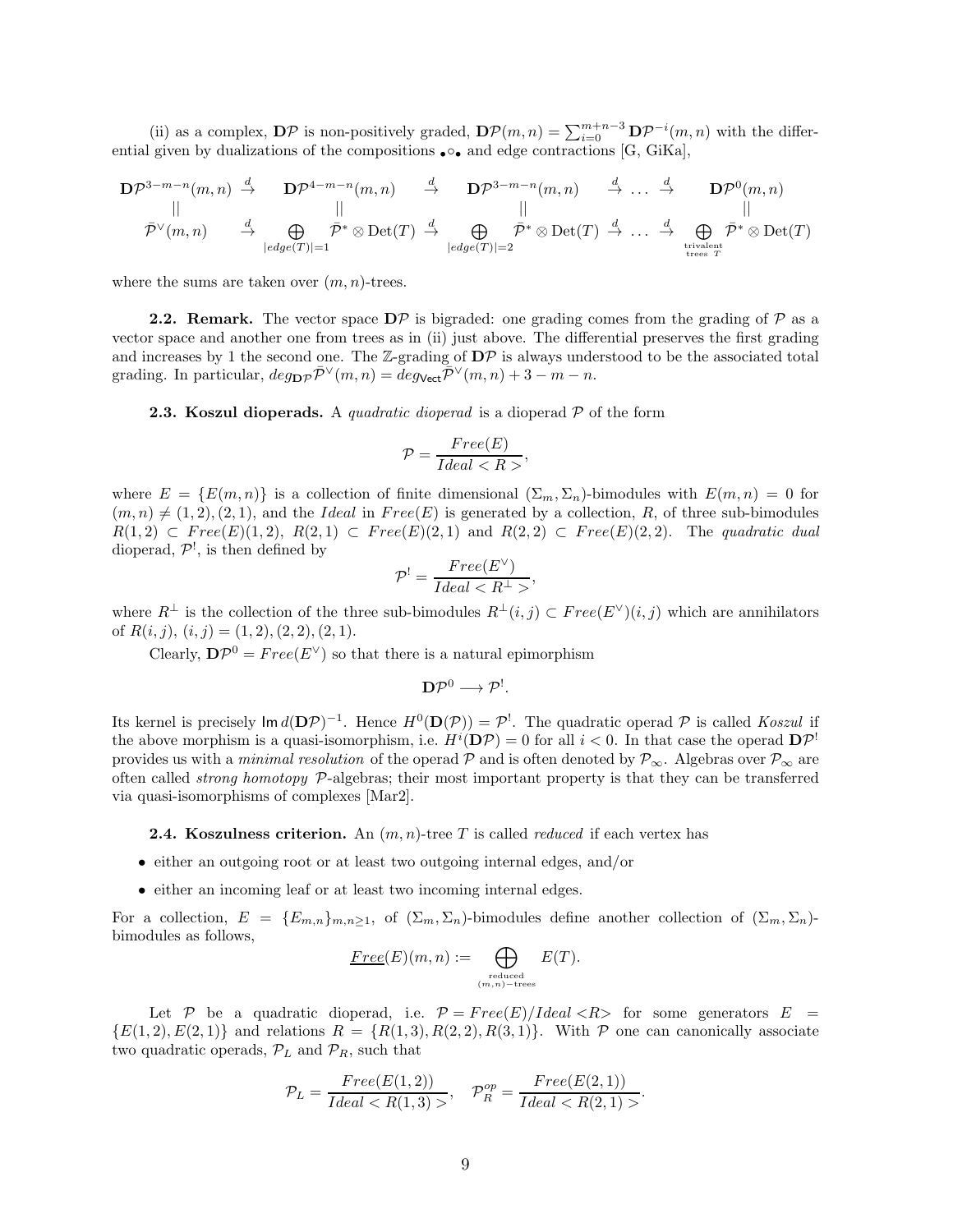Let us denote by  $\mathcal{P}_L \diamond \mathcal{P}_R^{op}$  the collection of  $(\Sigma_m, \Sigma_n)$ -bimodules given by

$$
\mathcal{P}_L \diamond \mathcal{P}_R^{op}(m, n) := \begin{cases} \mathcal{P}_L(1, n) & \text{if } m = 1, n \ge 1; \\ \mathcal{P}_L^{op}(m, 1) & \text{if } n = 1, m \ge 1; \\ 0 & \text{otherwise.} \end{cases}
$$

**2.4.1. Theorem [G, Mar1, MV]**. A quadratic dioperad  $P$  is Koszul if the operads  $P_L$  and  $P_R$ are Koszul and

$$
\mathcal{P}(i,j) = \underline{Free}(\mathcal{P}_L\diamond \mathcal{P}_R^{op})(i,j)
$$

 $for (i, j) = (1, 3), (2, 2), (3, 1).$  Moreover, in this case  $\mathcal{P}(m, n) = \underline{Free}(\mathcal{P}_L \diamond \mathcal{P}_R^{op})(m, n)$  for all  $m, n \geq 1$ .

3. The minimal resolution of the dioperad  $Lie_1Bi$ . First we present a graph description of the operad Lie<sub>1</sub>Bi; it will pay off when discussing Lie<sub>1</sub>Bi<sub>∞</sub>. By definition (see Sect. 1.5), Lie<sub>1</sub>Bi is a quadratic dioperad,

$$
Lie_1 Bi = \frac{Free(E)}{Ideal < R} \ ,
$$

where

(i)  $E(2,1) := sgn_2 \otimes 1_1$  and  $E(1,2) := 1_1 \otimes 1_2[1]$ , where  $1_n$  stands for the one dimensional trivial representation of  $\Sigma_n$ ; let  $\delta \in E(2,1)$  and  $\lbrack \bullet \rbrack \in E(1,2)$  be basis vectors; we can represent both as  $directed<sup>3</sup>$  plane corollas,

$$
\delta = \bigvee_1^2 \qquad , \qquad [\bullet] = \bigwedge_2^1
$$

with the following symmetries,

$$
\begin{bmatrix} 1 & 2 \\ 1 & 1 \end{bmatrix} = -\begin{bmatrix} 2 & 1 \\ 1 & 1 \end{bmatrix}, \qquad \begin{bmatrix} 1 & 1 \\ 1 & 2 \end{bmatrix} = \begin{bmatrix} 1 \\ 1 \end{bmatrix},
$$

(ii) the relations  $R$  are generated by the following elements,

$$
\frac{1}{\gamma^2} + \frac{3}{\gamma^2} + \frac{3}{\gamma^2}
$$
\n
$$
= \text{Free}(E)(3,1)
$$
\n
$$
\frac{1}{\gamma^2} - \frac{1}{\gamma^2} + \frac{2}{\gamma^2} + \frac{1}{\gamma^2} - \frac{1}{\gamma^2} + \frac{2}{\gamma^2} - \frac{1}{\gamma^2} + \frac{2}{\gamma^2} + \frac{2}{\gamma^2} + \frac{2}{\gamma^2} + \frac{2}{\gamma^2} + \frac{2}{\gamma^2} + \frac{2}{\gamma^2} + \frac{2}{\gamma^2} + \frac{2}{\gamma^2} + \frac{2}{\gamma^2} + \frac{2}{\gamma^2} + \frac{2}{\gamma^2} + \frac{2}{\gamma^2} + \frac{2}{\gamma^2} + \frac{2}{\gamma^2} + \frac{2}{\gamma^2} + \frac{2}{\gamma^2} + \frac{2}{\gamma^2} + \frac{2}{\gamma^2} + \frac{2}{\gamma^2} + \frac{2}{\gamma^2} + \frac{2}{\gamma^2} + \frac{2}{\gamma^2} + \frac{2}{\gamma^2} + \frac{2}{\gamma^2} + \frac{2}{\gamma^2} + \frac{2}{\gamma^2} + \frac{2}{\gamma^2} + \frac{2}{\gamma^2} + \frac{2}{\gamma^2} + \frac{2}{\gamma^2} + \frac{2}{\gamma^2} + \frac{2}{\gamma^2} + \frac{2}{\gamma^2} + \frac{2}{\gamma^2} + \frac{2}{\gamma^2} + \frac{2}{\gamma^2} + \frac{2}{\gamma^2} + \frac{2}{\gamma^2} + \frac{2}{\gamma^2} + \frac{2}{\gamma^2} + \frac{2}{\gamma^2} + \frac{2}{\gamma^2} + \frac{2}{\gamma^2} + \frac{2}{\gamma^2} + \frac{2}{\gamma^2} + \frac{2}{\gamma^2} + \frac{2}{\gamma^2} + \frac{2}{\gamma^2} + \frac{2}{\gamma^2} + \frac{2}{\gamma} + \frac{2}{\gamma} + \frac{2}{\gamma} + \frac{2}{\gamma} + \frac{2}{\gamma} + \frac{2}{\gamma} + \frac{2}{\gamma} + \frac{2}{\gamma} + \frac{2}{\gamma} + \frac
$$

**3.1. Proposition.** The dioperad Lie<sub>1</sub>Bi is Koszul.

**Proof.** We have  $Lie_1Bi_L = Lie \otimes \{1\}$  and  $Lie^{[1]}Bi_R = Lie$ , where Lie stands for the operad of Lie algebras and

$$
\{m\} = \{\{m\}(n) := sgn_n^{\otimes m}[m(n-1)]\}_{n \ge 1}
$$

for the endomorphism operad of  $k[-m]$ . As Lie is Koszul [GiKa], both the operads Lie<sub>1</sub>Bi<sub>L</sub> and Lie<sub>1</sub>Bi<sub>R</sub> are Koszul as well. Next, a straightforward analysis of all calculational schemes in  $Lie_1Bi$  represented by directed trivalent  $(i, j)$ -trees with  $i + j = 5$  shows that they generate no new relations so that

$$
Lie_1Bi(i,j) = \underline{Free} (Lie\{1\} \diamond Lie^{op})(i,j)
$$

<sup>&</sup>lt;sup>3</sup>In all our graphs the flow is chosen to go from the bottom to the top.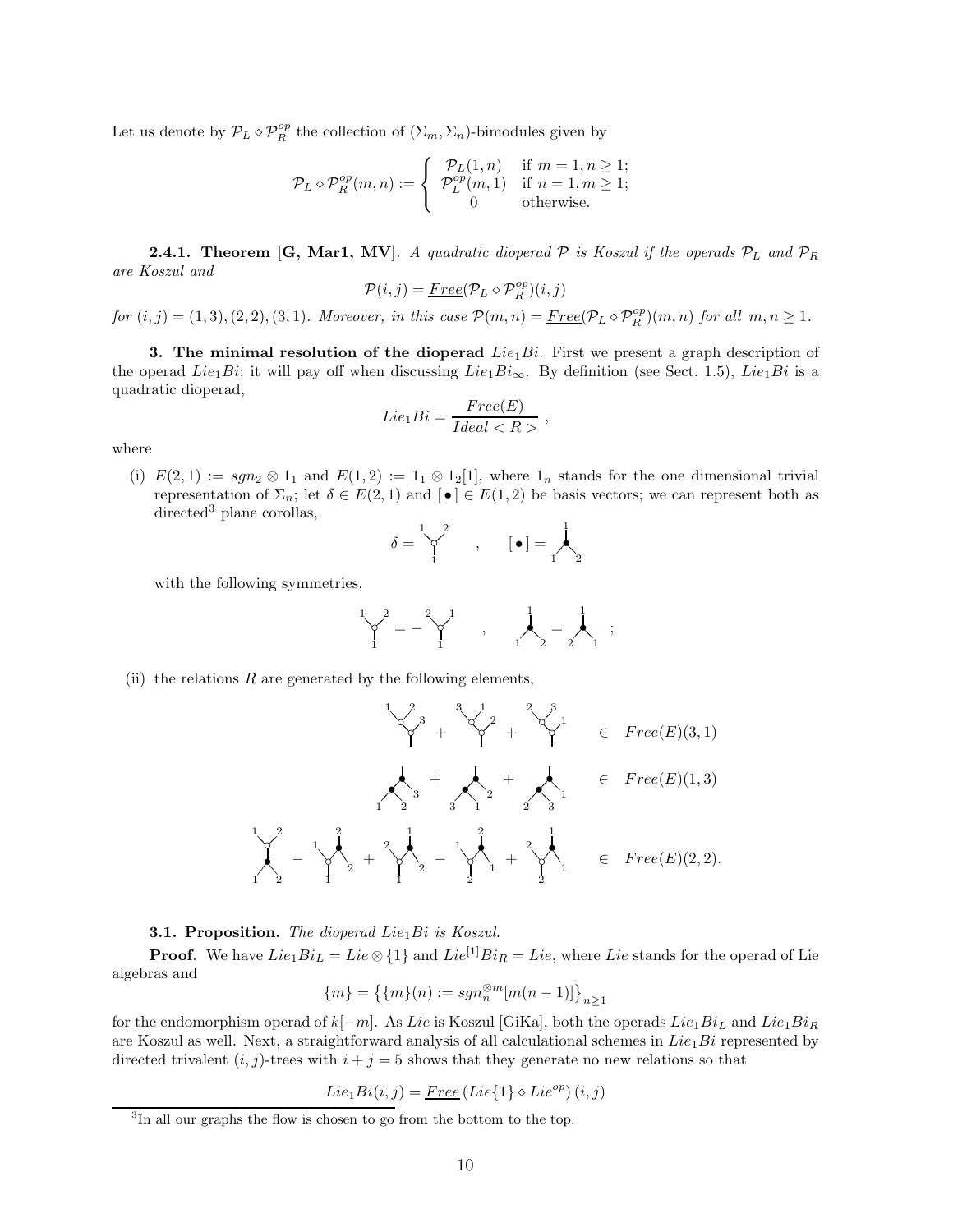for  $(i, j) = (1, 3), (2, 2), (3, 1)$ . Hence by Theorem 2.4.1, the dioperad Lie<sub>1</sub>Bi is Koszul.

Proposition 1.5.1 is a straightforward corollary of the following

**3.2.** Proposition. The minimal resolution, Lie<sub>1</sub>Bi<sub>∞</sub>, of the dioperad Lie<sub>1</sub>Bi can be described as follows.

(i) As a dioperad of graded vector spaces,  $Lie_1 Bi_{\infty} = Free(E)$ , where the collection,  $E = {E(m,n)}$ , of one dimensional  $(\Sigma_m, \Sigma_n)$ -modules is given by

$$
E(m, n) := \begin{cases} sgn_m \otimes 1_n[2 - m] & \text{if } m + n \ge 3; \\ 0 & \text{otherwise.} \end{cases}
$$

(ii) If we represent a basis element of  $E(m, n)$  by the unique (up to a sign) planar  $(m, n)$ -corolla,



with skew-symmetric outgoing legs and symmetric ingoing legs, then the differential d is given on generators by



where  $\sigma(I_1 \sqcup I_2)$  is the sign of the shuffle  $I_1 \sqcup I_2 = (1, \ldots, m)$ .

**Proof.** Claim (i) follows from the fact that  $Lie_1Bi' = \underline{Free} (Comm \circ Comm\{-1\}^{op})$  and Remark 2.2. Claim 2 is a straightforward though tedious graph translation of the initial term,

$$
(Lie_1Bi^!)^\vee(m,n)\stackrel{d}{\longrightarrow}\bigoplus_{(m,n)\text{-trees }T\atop \vert edge(T)\vert=1}(Lie_1Bi^!)^*\otimes \mathrm{Det}(T),
$$

of the definition 2.1 of the differential d in  $DLie_1Bi$ .

**3.3.** Another geometric model for  $Lie_1Bi_{\infty}$ -structures. Let V be a finite dimensional graded vector space. Then the graded formal manifold,  $M$ , modelled on the infinitesimal neighbourhood of 0 in the vector space  $V \oplus V^*[1]$  has an odd symplectic form  $\omega$  induced from the natural pairing  $V \otimes V^*[1] \to k[1]$ . In particular, the graded structure sheaf  $\mathcal{O}_{\mathcal{M}}$  on  $\mathcal M$  has a degree  $-1$  Poisson bracket, { • }, such that

$$
\{f \bullet g\} = (-1)^{|f||g| + |f| + |g|} \{g \bullet f\}
$$

and the Jacobi identity is satisfied. The odd symplectic manifold  $(M, \omega)$  has also a Lagrangian submanifold,  $\mathcal{L} \subset \mathcal{M}$ , associated with the subspace  $0 \oplus V^*[1] \subset V \oplus V^*[1]$ .

**3.3.1 Proposition.** A Lie<sub>1</sub>Bi<sub>∞</sub> algebra structure in a graded vector space V is the same as a degree two smooth function  $f \in \mathcal{O}_{\mathcal{M}}$  vanishing on  $\mathcal L$  and satisfying the equation  $\{f \bullet f\} = 0$ .

**Proof.** The manifold M is isomorphic to the total space of the shifted cotangent bundle,  $T^*[1]_M$ , of the manifold M of Proposition 1.5.1. Hence smooth functions on  $\mathcal M$  are the same as smooth polyvector fields on M, and the Poisson bracket  $\{\bullet\}$  on M is the same as the Schouten bracket on M.

11

**3.4.** Lie<sub>1</sub> $Bi_{\infty}$ -morphisms. Let  $(V, \{\mu_{m,n}\})$  and  $(V', \{\mu'_{m,n}\})$  be two Lie<sub>1</sub> $Bi_{\infty}$  algebras.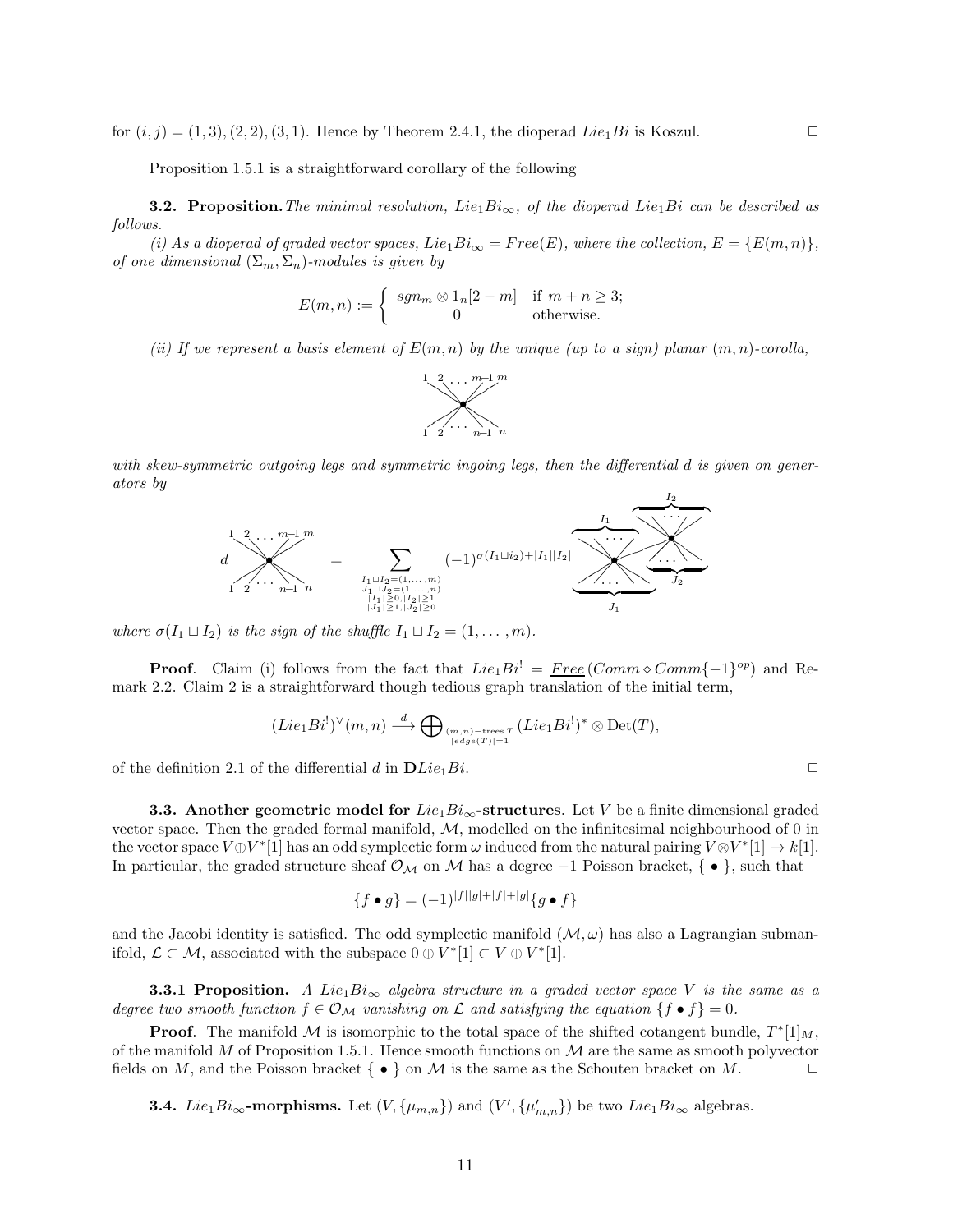**3.4.1. Definition.** A  $Lie_1 Bi_{\infty}$ -morphism  $F: V \to V'$  is, by definition, a symplectomorphism,  $F: (\mathcal{M}, \omega, \mathcal{L}) \to (\mathcal{M}', \omega, \mathcal{L}')$  such that  $F^*f' = f$ .

Thus a  $Lie_1 Bi_{\infty}$ -morphism  $F: V \to V'$  is a pair of collections of linear maps,

$$
\{F_{m,n}:\bigcirc^m V\otimes\wedge^n V^*\to V'[-n]\}_{m\geq 1,n\geq 0},\ \{\bar{F}_{m,n}:\bigcirc^m V\otimes\wedge^n V^*\to V'^*[1-n]\}_{n\geq 0,m\geq 1}
$$

satisfying a system equations  $F^*(\omega') = \omega$  and  $F^*f' = f$ . In particular, the equation  $F^*f' = f$  says that the linear maps

$$
F_{1,0}:(V,\mu_{1,1})\to (V',\mu_{1,1}')\ \ \text{and}\ \ \bar{F}_{0,1}:(V^*,\mu_{1,1}^*)\to (V'^*,{\mu'}_{1,1}^*)
$$

are morphisms of complexes, while the equation  $F^*(\omega') = \omega$  says that the composition,

$$
F_{1,0}\circ \bar{F}_{0,1}^*:V'\longrightarrow V'
$$

is the identity map.

**3.4.2.** Definition. A Lie<sub>1</sub> $Bi_{\infty}$ -morphism  $F: V \rightarrow V'$  is called a *quasi-isomorphism* if the morphisms of complexes

$$
F_{1,0} : (V, \mu_{1,1}) \to (V', \mu'_{1,1})
$$
 and  $\bar{F}_{0,1} : (V^*, \mu^*_{1,1}) \to (V'^*, {\mu'}^*_{1,1})$ 

induce isomorphisms in cohomology.

**3.4.3. Theorem.** If  $F: V \to V'$  is a Lie<sub>1</sub>Bi<sub>∞</sub> quasi-isomorphism, then there exists a Lie<sub>1</sub>Bi<sub>∞</sub> quasi-isomorphism  $G: V' \to V$  such that on the cohomology level  $[F_{1,0}] = [\bar{G}_{0,1}]^*$  and  $[G_{1,0}] = [\bar{F}_{0,1}]^*$ .

**Proof.** This statement is essentially a corollary to a rather straightforward homotopy classification of odd symplectic dg manifolds. For dg manifolds (with no extra structure) such a classification has been obtained in [Ko]. The same ideas work here. Starting with the standard cohomological decomposition of the complex  $(V, \mu_{1,1})$  and the associated dual decomposition of the complex  $(V^*[1], \mu_{1,1}^*)$  one constructs by induction an equivariant symplectomorphism from the odd symplectic dg manifold  $(\mathcal{M}, \omega, \mathfrak{d} = \{f \bullet \dots\})$ into a direct product of a minimal odd symplectic dg manifold  $(\mathcal{M}_1, \omega_1, \mathcal{O}_1) = \{f_1 \bullet \dots \}$ ,  $f_1$  having zero at the distinguished point of order  $\geq 3$ , and a contractible one  $(\mathcal{M}_2, \omega_2, \mathcal{O}_2 = \{f_2 \bullet \dots \})$ ,  $f_2$  being quadratic and the cohomology of  $\eth$  trivial. The rest is exactly the same as in [Ko].

4. Minimal resolution of the operad  $TF$ . By definition (see Sect. 1.4),  $TF$  is a quadratic dioperad

$$
TF = \frac{Free(E)}{Ideal < R}.
$$

where

(i)  $E(2,1) := k[\Sigma_2] \otimes 1_1$  and  $E(1,2) := 1_1 \otimes 1_2[1]$ ; we represent two basis vectors of  $k[\Sigma_2] \otimes 1_1$  by planar corollas

$$
\bigvee_1^1 \text{ and } \bigvee_1^2
$$

and a basis vector of  $E(1, 2)$  by the symmetric corolla,

$$
\mathbf{1}_{2} = \mathbf{1}_{2} \tag{3}
$$

(ii) the relations R are generated by the following elements,

$$
\frac{1}{1} \sum_{1}^{2} - \frac{1}{2} \sum_{1}^{2} - \frac{1}{1} \sum_{1}^{2} - \frac{1}{1} \sum_{1}^{2} - \frac{1}{1} \sum_{1}^{2} - \frac{1}{2} \sum_{1}^{2} - \frac{1}{2} \sum_{1}^{2} = \text{Free}(E)(2, 2).
$$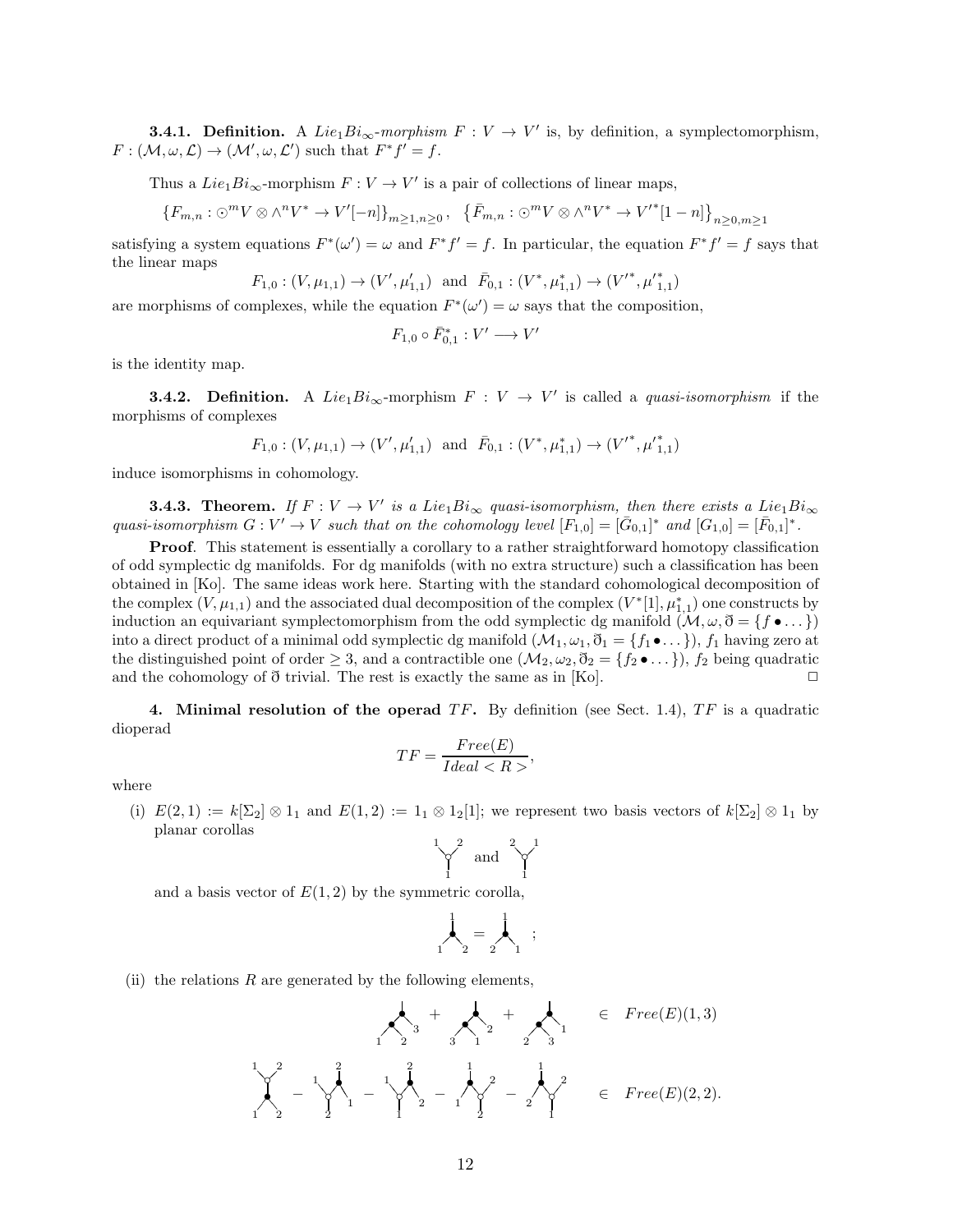Proposition 1.4.1 follows immediately from the following

4.1. Proposition. The minimal resolution,  $TF_{\infty}$ , of the dioperad TF can be described as follows: (i) As a dioperad of graded vector spaces,  $TF_\infty = Free(E)$ , where the collection,  $E = \{E(m,n)\},$ of  $(\Sigma_m, \Sigma_n)$ -modules is given by

$$
E(m, n) := \begin{cases} k[\Sigma_2] \otimes 1_n & \text{if } m = 2, n \ge 2; \\ 1_n[1] & \text{if } m = 1, n \ge 2; \\ 0 & \text{otherwise.} \end{cases}
$$

(ii) If we represent two basis elements of  $E(2, n)$  by planar  $(2, n)$ -corollas, and the basis element of  $E(1, n)$ by planar  $(1, n)$  corolla,



with symmetric ingoing legs, then the differential d is given on generators by,



**Proof.** Using criterion 2.4 it is easy to see that the dioperad  $TF$  is Koszul. Then the cobar dual  $\mathbf{D}TF^!$  provides the required minimal resolution. The rest is a straightforward calculation.  $\Box$ 

5. A comment on  $Lie_0Bi_{\infty}$  algebras. It was shown in [G] that the dioperad  $Lie_0Bi$  is Koszul so that its minimal resolution,  $Lie_0B_i_{\infty}$ , can be constructed using the techniques reviewed in Section 2. Here we just present its explicit graph description; in fact, we prefer to show  $Lie_0Bi_{\infty}\langle 1\rangle$ .

**5.1. Proposition.** The dioperad Lie<sub>0</sub>Bi $\langle 1 \rangle$  is described as follows.

(i) As a dioperad of graded vector spaces,  $Lie_0Bi_\infty\langle 1\rangle = Free(E)$ , where the collection,  $E =$  ${E(m, n)}$ , of one dimensional  $(\Sigma_m, \Sigma_n)$ -modules is given by

$$
E(m, n) := \begin{cases} 1_m \otimes 1_n[3 - 2m] & \text{if } m + n \ge 3; \\ 0 & \text{otherwise.} \end{cases}
$$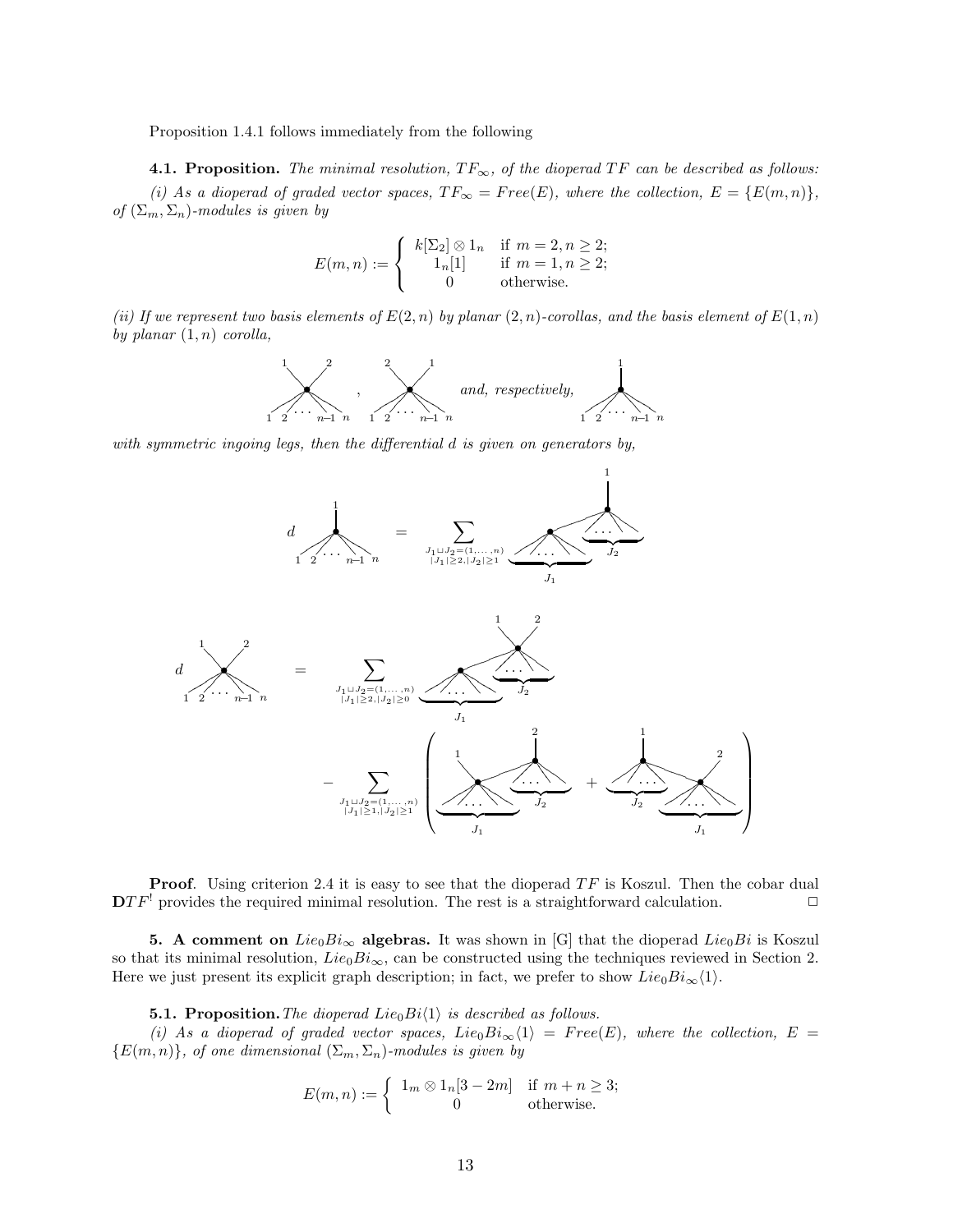(ii) If we represent a basis element of  $E(m, n)$  by the unique space  $(m, n)$ -corolla,



then the differential d is given on generators by,



Let V be a graded vector space, and let  $\mathcal M$  be the graded formal manifold isomorphic to the neighbourhood of zero in  $V[1] \oplus V^*[1]$ . The manifold M has a natural even symplectic structure  $\omega$ induced from the paring  $V[1] \otimes V^*[1] \to k[2]$ ; it also has a Lagrangian submanifold  $\mathcal L$  modelled on the subspace  $0 \oplus V^*[1] \subset V[1] \oplus V^*[1]$ . The symplectic form induces degree  $-2$  Poisson bracket,  $\{ , \}$ , on the structure sheaf,  $\mathcal{O}_{\mathcal{M}}$ , of smooth functions on  $\mathcal{M}$ .

The following result has been independently obtained by Lyubashenko [Lyu].

**5.2 Corollary.** A Lie<sub>0</sub>Bi<sub>∞</sub> algebra structure in a graded vector space V is the same as a degree 3 smooth function  $f \in \mathcal{O}_\mathcal{M}$  vanishing on  $\mathcal L$  and satisfying the equation  $\{f, f\} = 0$ .

 $Lie_0Bi_{\infty}$  morphisms and quasi-isomorphisms are defined exactly as in 3.4.1 and 3.4.2; then an obvious analogue of Theorem 3.4.3 holds. We omit the details.

## References

- [A] J.F. Adams, Infinite loop spaces, Princeton University Oress (1978).
- [G] W.L. Gan, Koszul duality for dioperads, Math. Res. Lett. 10 (2003), 109-124.
- [GetJo] E. Getzler and J.D.S. Jones, Operads, homotopy algebra, and iterated integrals for double loop spaces, preprint hep-th/9403055.
- [GiKa] V. Ginzburg and M. Kapranov, Koszul duality for operads, Duke Math. J. 76 (1994), 203-272.
- [He] C. Hertling, Frobenius manifolds and moduli spaces for singularities, Cambridge University Press 2002.
- [HeMa] C. Hertling and Yu.I. Manin, Weak Frobenius manifolds, Intern. Math. Res. Notices 6 (1999) 277-286.

[Lyu] V. Lyubashenko, private communication.

- [Ko] M. Kontsevich, Deformation quantization of Poisson manifolds I, math/9709040.
- [Mar1] M. Markl, Distributive laws and Koszulness, Ann. Inst. Fourier, Grenoble 46 (1996), 307-323.
- [Mar2] M. Markl, Homotopy algebras are homotopy algebras, math.AT/9907138.
- [MSS] M. Markl, S. Shnider and J.D. Stasheff, Operads in Algebra, Topology and Physics, AMS, Providence, 2002.

[MV] M. Markl and A.A. Voronov, PROPped up graph cohomology, math.QA/0307081.

[Mer1] S.A. Merkulov, *Operads, deformation theory and F-manifolds*, math.AG/0210478.